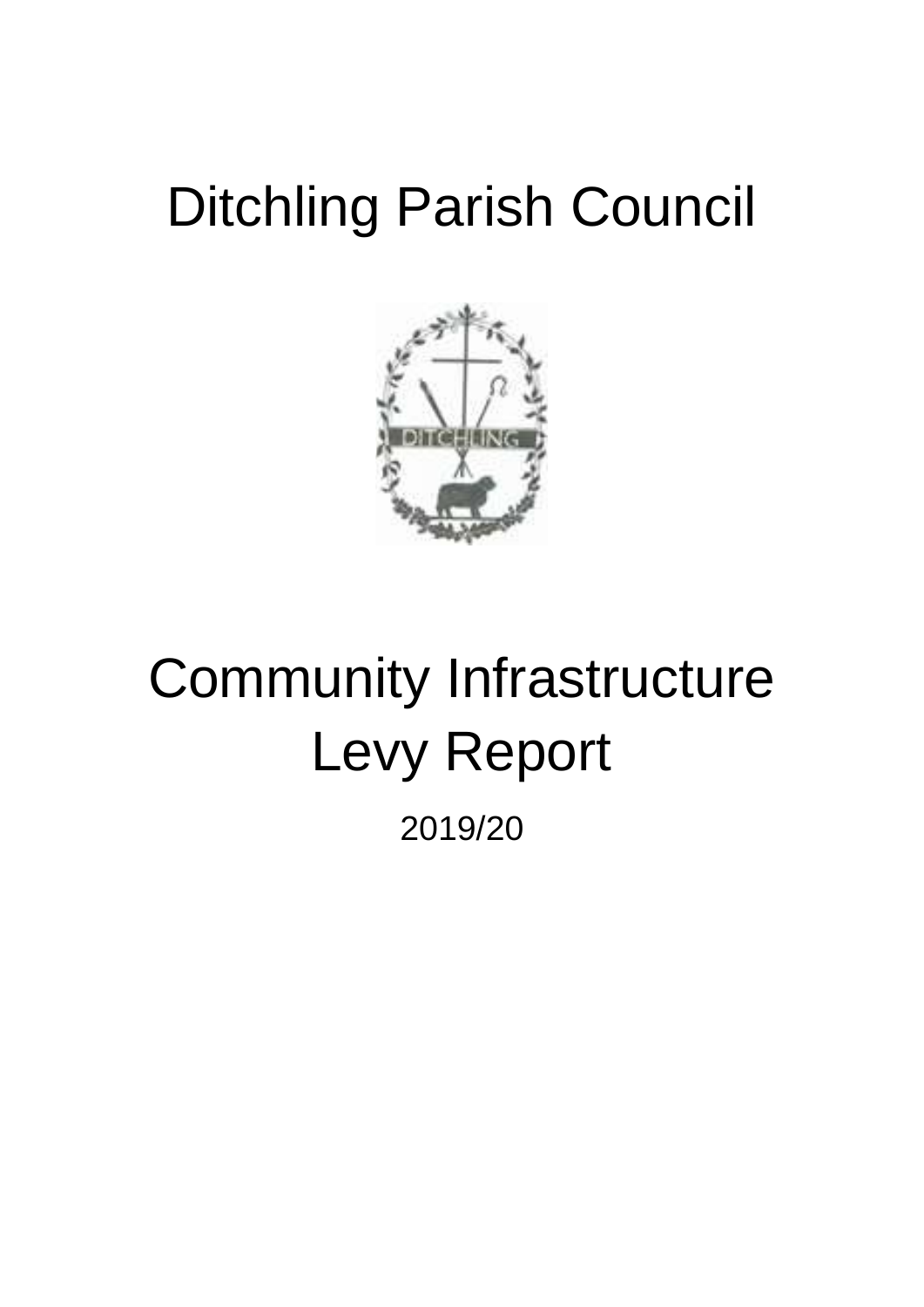The Lewes District Council Community Infrastructure Levy (CIL) Charging Schedule was adopted on 14<sup>th</sup> October 2015 and the charge has been implemented for those areas of the district that lie outside the South Down National Park since 1st December 2015.

## **Duty to pass CIL receipts to Local Council**

Under Regulations 59A of the CIL Regulations 2010 (as amended), charging authorities, in this instance Lewes District Council, have a duty to pass CIL to local councils such as Ditchling Parish Council.

In areas where no neighbourhood plan has been made, fifteen per cent of CIL charging authority receipts have to be passed directly to Parish and Town Councils where development has taken place each year. However, this is capped at £100 per existing Council tax dwelling.

Where development has taken place in an area that has a neighbourhood development plan made, twenty five per cent of CIL charging authority receipts have to be passed directly to the Parish or Town Council.

Ditchling Parish Council has an adopted Neighbourhood Plan

The CIL receipts are passed to local council twice during a financial year:

- By the 28<sup>th</sup> October of the financial year for the CIL receipts from 1<sup>st</sup> April to 30th September
- By the  $28<sup>th</sup>$  April of the financial year for the CIL receipts from 1<sup>st</sup> October to 31st March

### **Spending the CIL receipts in Local Councils**

In compliance with Regulation 59C of the CIL Regulations 2010 (as amended), we will use CIL receipts passed to us to support the development of Ditchling Parish Council, or any part of it, by funding the provision, improvement, replacement, operation or maintenance of infrastructure or anything else that is concerned with addressing the demand that development place on our area.

Where CIL receipts received by Ditchling Parish Council have not been spent within 5 years of receipt or otherwise that in accordance with regulation 59C, the charging authority may require those receipts to be repaid (Regulation 59E of the CIL Regulations (as amended))

### **Reporting by Local Councils**

Parish and Town Council must make arrangements for the proper administration of their financial affairs. They must have systems in place to ensure effective financial control. These requirements also apply when dealing with neighbourhood funding payments under the levy.

Regulation 62A of the CIL Regulations (as amended) sets out the information to be reported and it requires a Local Council to *"prepare a report for any financial year ("the reported year") in which it receives CIL receipts."*

The report should be published on our website or/and on the charging authority's website.